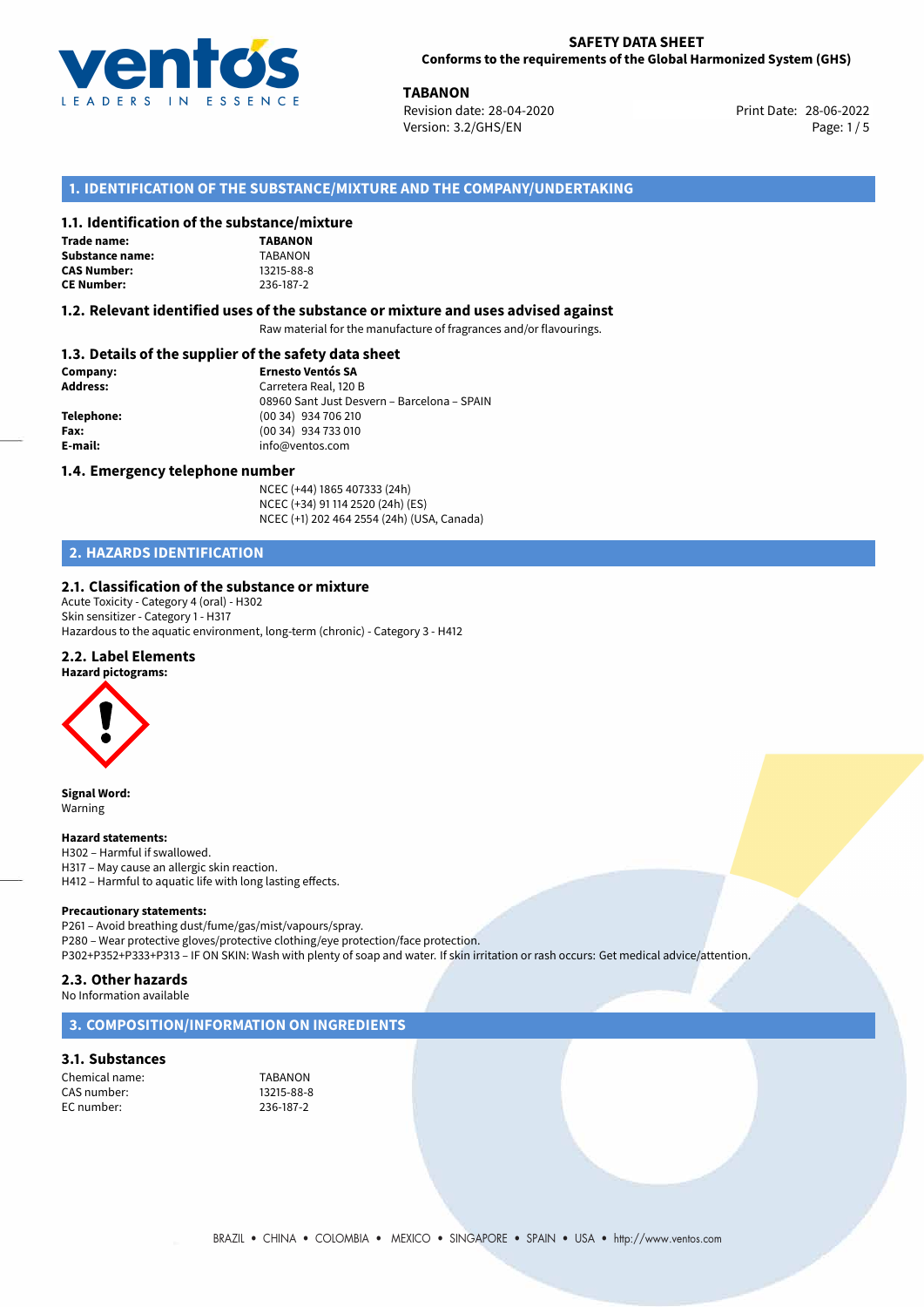

**TABANON**<br>
Revision date: 28-04-2020 **Print Date: 28-06-2022** Version: 3.2/GHS/EN Page: 2 / 5

#### **Hazardous constituents:**

| <b>Chemical Name</b>                                      | % (w/w)   | CAS No<br><b>EC No</b>  | <b>Classification according to GHS</b>                                                                                                                            |
|-----------------------------------------------------------|-----------|-------------------------|-------------------------------------------------------------------------------------------------------------------------------------------------------------------|
| 4-(2-BUTENYLIDENE)-3,5,5-<br>TRIMETHYLCYCLOHEX-2-EN-1-ONE | $\geq$ 50 | 13215-88-8<br>236-187-2 | Acute Toxicity - Category 4 (oral) - H302<br>Skin sensitizer - Category 1 - H317<br>Hazardous to the aquatic environment, long-term (chronic) - Category 3 - H412 |

[See the full text of the hazard statements in section 16.](#page-4-0)

## **3.2. Mixtures**

Not applicable.

## **4. FIRST-AID MEASURES**

## **4.1. Description of necessary first aid measures**

| Ingestion:    | Rinse mouth with water.                                                                                               |  |  |
|---------------|-----------------------------------------------------------------------------------------------------------------------|--|--|
|               | Obtain medical advice.                                                                                                |  |  |
|               | Keep at rest. Do not induce vomiting.                                                                                 |  |  |
| Eye contact:  | In case of contact with eyes, rinse immediately with plenty of water for at least 15 minutes and seek medical advice. |  |  |
| Inhalation:   | Remove person to fresh air and keep at rest.                                                                          |  |  |
|               | Seek immediate medical advice.                                                                                        |  |  |
| Skin contact: | Take off immediately all contaminated clothing.                                                                       |  |  |
|               | Thoroughly wash affected skin with soap and water.                                                                    |  |  |
|               | Seek medical attention if symptoms persist.                                                                           |  |  |

## **4.2. Most important symptoms and effects, both acute and delayed**

No information available.

## **4.3. Indication of any immediate medical attention and special treatment needed**

No information available.

## **5. FIRE-FIGHTING MEASURES**

## **5.1. Extinguishing Media**

Water spray, carbon dioxide, dry chemical powder or appropriate foam. For safety reasons do not use full water jet.

## **5.2. Special hazards arising from the substance or mixture**

Known or Anticipated Hazardous Products of Combustion: Emits toxic fumes under fire conditions.

## **5.3. Advice for firefighters**

High temperatures can lead to high pressures inside closed containers. Avoid inhalation of vapors that are created. Use appropriate respiratory protection. Do not allow spillage of fire to be poured into drains or watercourses. Wear self-contained breathing apparatus and protective clothing.

## **6. ACCIDENTAL RELEASE MEASURES**

## **6.1. Personal precautions, protective equipment and emergency procedures**

Evacuate surronding areas. Ensure adequate ventilation. Keep unnecessary and unprotected personnel from entering. Do not breathe vapor/spray. Avoid contact with skin and eyes. Information regarding personal protective measures: see section 8.

#### **6.2. Environmental precautions**

To avoid possible contamination of the environment, do not discharge into any drains, surface waters or groundwaters.

#### **6.3. Methods and materials for containment and cleaning up**

Cover with an inert, inorganic, non-combustible absorbent material (e.g. dry-lime, sand, soda ash). Place in covered containers using non-sparking tools and transport outdoors. Avoid open flames or sources of ignition (e.g. pilot lights on gas hot water heater). Ventilate area and wash spill site after material pickup is complete.

### **6.4. Reference to other sections**

Information regarding exposure controls, personal protection and disposal considerations can be found in sections 8 and 13.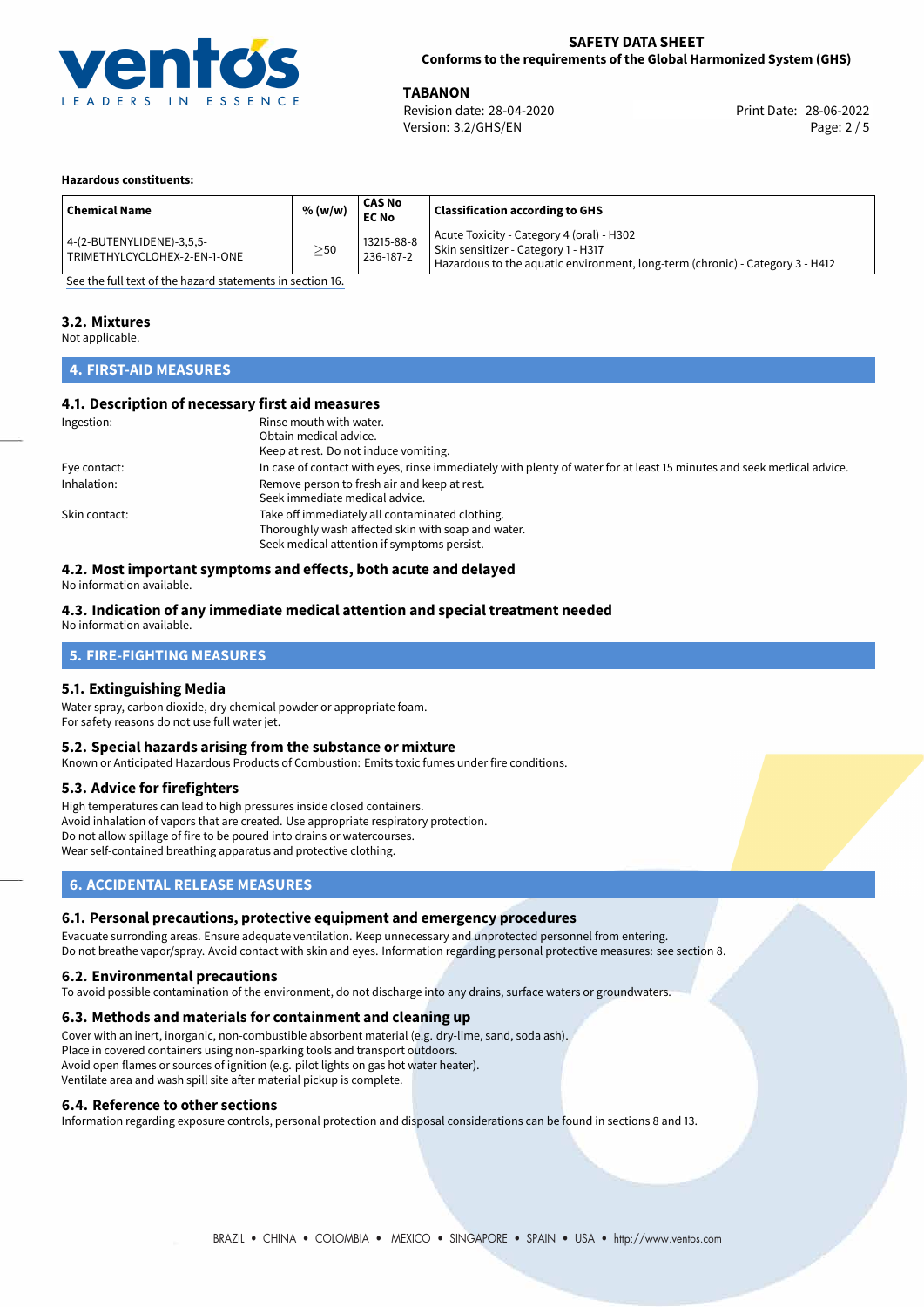

**TABANON**<br>
Revision date: 28-04-2020 **Print Date: 28-06-2022** Version: 3.2/GHS/EN Page: 3 / 5

## **7. HANDLING AND STORAGE**

## **7.1. Precautions for safe handling**

Do not store or handle this material near food or drinking water. Do not smoke. Avoid contact with the eyes, skin and clothing. Wear protective clothing and use glasses. Observe the rules of safety and hygiene at work. Keep in the original container or an alternative made from a compatible material.

# **7.2. Conditions for safe storage, including any incompatibilities**

Store in tightly closed and preferably full containers in a cool, dry and ventilated area, protected from light. Keep away from sources of ignition (e.g. hot surfaces, sparks, flame and static discharges). Keep away from incompatible materials (see section 10).

## **7.3. Specific end use(s)**

No information available.

**8. EXPOSURE CONTROLS AND PERSONAL PROTECTION**

## **8.1. Control parameters**

Components with occupational exposure limits: None known.

## **8.2. Exposure controls**

Measures should be taken to prevent materials from being splashed into the body. Provide adequate ventilation, according to the conditions of use. Use a mechanical exhaust if required.

## **8.3. Individual protection measures, such as personal protective equipment**

| Eye/Face protection:             | Chemical safety goggles are recommended. Wash contaminated goggles before reuse.                                                            |
|----------------------------------|---------------------------------------------------------------------------------------------------------------------------------------------|
| Hand Protection:                 | Chemical-resistant gloves are recommended. Wash contaminated gloves before reuse.                                                           |
| Body protection:                 | Personal protective equipment for the body should be selected based on the task being performed and the risks<br>involved.                  |
| Respiratory Protection:          | In case of insufficient ventilation, use suitable respiratory equipment.                                                                    |
| Environmental exposure controls: | Emissions from ventilation or process equipment should be checked to ensure they comply with environmental<br>protection legislation.       |
|                                  | In some cases, filters or engineering modifications to the process equipment will be necessary to reduce emissions to<br>acceptable levels. |
|                                  |                                                                                                                                             |

## **9. PHYSICAL AND CHEMICAL PROPERTIES**

## **9.1. Information on basic physical and chemical properties**

| Appearance:                            | Liquid                        |
|----------------------------------------|-------------------------------|
| Colour:                                | Conforms to standard          |
| Odour:                                 | Conforms to standard          |
| Odour theshold:                        | Not determined                |
| pH:                                    | Not determined                |
| Melting point/freezing point:          | Not determined                |
| Boling point/boiling range $(°C)$ :    | Not determined                |
| Flash point:                           | $102^{\circ}$ C               |
| Evaporation rate:                      | Not determined                |
| Flammability:                          | Not determined                |
| Lower flammability/Explosive limit:    | Not determined                |
| Upper flammability/Explosive limit:    | Not determined                |
| Vapour pressure:                       | $0,002$ hPa (20 $^{\circ}$ C) |
| Vapour Density:                        | Not determined                |
| Density:                               | $0,985-1,005$ g/mL (20°C)     |
| Relative density:                      | $0,985 - 1,005$ (20°C)        |
| Water solubility:                      | <b>INSOLUBLE IN WATER</b>     |
| Solubility in other solvents:          | <b>SOLUBLE IN ETHANOL</b>     |
| Partition coefficient n-octanol/water: | Not determined                |
| Auto-ignition temperature:             | Not determined                |
| Decomposition temperature:             | Not determined                |
| Viscosity, dynamic:                    | Not determined                |
| Viscosity, kinematic:                  | Not determined                |
| Explosive properties:                  | Not determined                |
| Oxidising properties:                  | Not determined                |
|                                        |                               |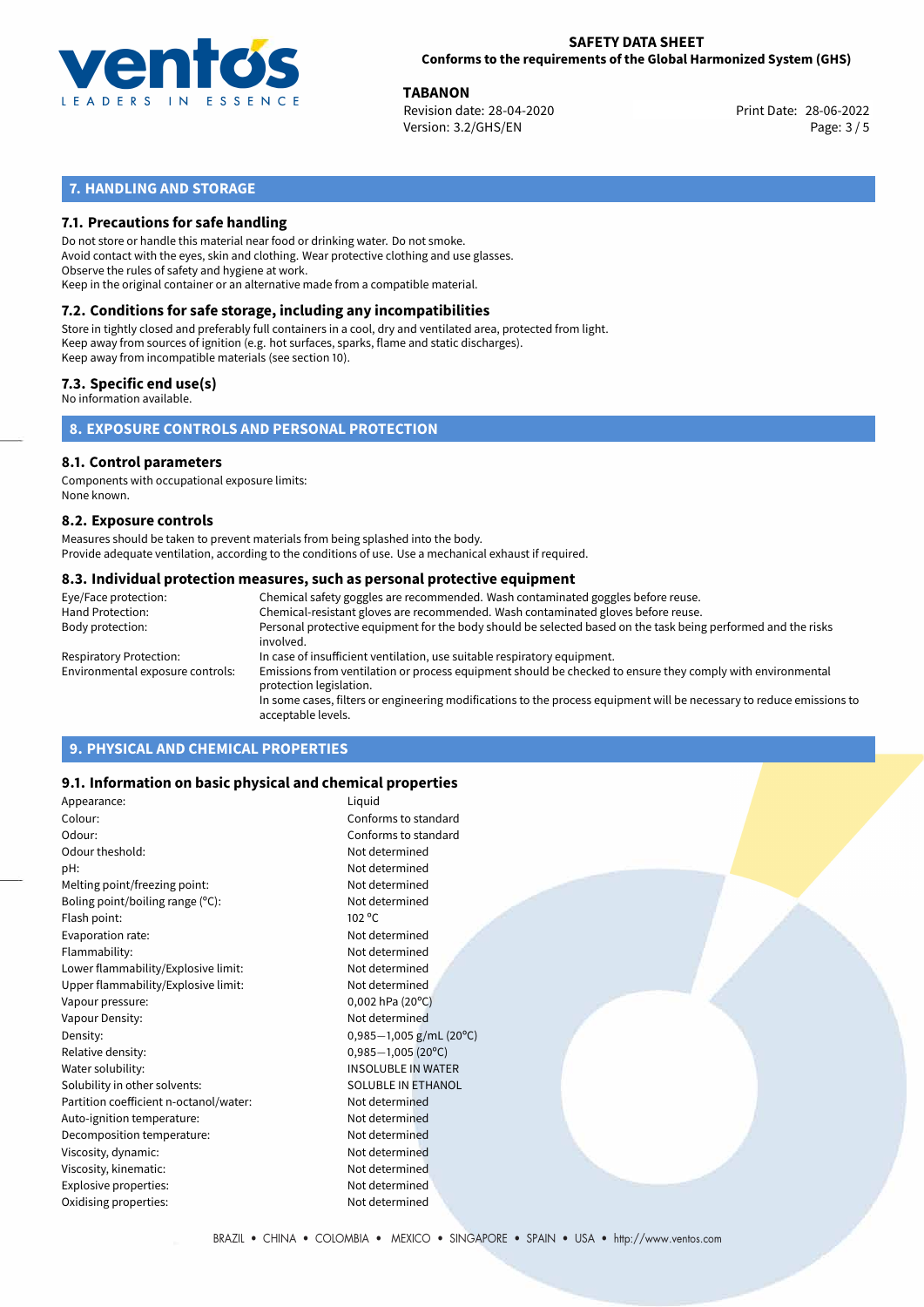

**TABANON**<br>
Revision date: 28-04-2020 **Print Date: 28-06-2022** Version: 3.2/GHS/EN Page: 4 / 5

## **10. STABILITY AND REACTIVITY**

## **10.1. Reactivity**

No hazardous reactions if stored and handled as prescribed/indicated.

### **10.2. Chemical stability**

The product is stable if stored and handled as prescribed/indicated.

### **10.3. Possibility of hazardous reactions**

No hazardous reactions if stored and handled as prescribed/indicated.

## **10.4. Conditions to Avoid**

Conditions to Avoid: Excessive heat, flame or other ignition sources.

## **10.5. Incompatible materials**

Avoid contact with strong acids and bases and oxidizing agents.

#### **10.6. Hazardous decomposition products**

During combustion may form carbon monoxide and unidentified organic compounds.

## **11. TOXICOLOGICAL INFORMATION**

| <b>Acute toxicity</b>             | Harmful if swallowed.                                                     |  |  |  |
|-----------------------------------|---------------------------------------------------------------------------|--|--|--|
|                                   | Experimental/calculated data:                                             |  |  |  |
|                                   | LD50(acute/oral): 1203 mg/kg. (Rat). (OECD 401).                          |  |  |  |
| <b>Skin corrosion/irritation</b>  | Based on the data available, the criteria for classification are not met. |  |  |  |
| Serious eye damage/irritation     | Based on the data available, the criteria for classification are not met. |  |  |  |
|                                   | Experimental/calculated data:                                             |  |  |  |
|                                   | Eye irritation: 10 %. (Rabbit).                                           |  |  |  |
| Respiratory or skin sensitisation | May cause an allergic skin reaction.                                      |  |  |  |
|                                   | Experimental/calculated data:                                             |  |  |  |
|                                   | Skin sensitization: Sensitizing. (Guinea pig).                            |  |  |  |
| <b>Germ cell mutagenicity</b>     | Based on the data available, the criteria for classification are not met. |  |  |  |
|                                   | Experimental/calculated data:                                             |  |  |  |
|                                   | Ames: Negative.                                                           |  |  |  |
| Carcinogenicity                   | Based on the data available, the criteria for classification are not met. |  |  |  |
| <b>Reproductive toxicity</b>      | Based on the data available, the criteria for classification are not met. |  |  |  |
| <b>STOT-single exposure</b>       | Based on the data available, the criteria for classification are not met. |  |  |  |
| <b>STOT-repeated exposure</b>     | Based on the data available, the criteria for classification are not met. |  |  |  |
| <b>Aspiration hazard</b>          | Based on the data available, the criteria for classification are not met. |  |  |  |

## **12. ECOLOGICAL INFORMATION**

## **12.1. Toxicity**

**Assessment:** Harmful to aquatic life with long lasting effects. **Experimental/calculated data:** · Toxicity for aquatic invertebrates: EC50 (24h) : 22,5 mg/L. (Daphnia magna). (OECD 202 / ISO 6341).

#### **12.2. Degradability**

DOC reduction (28d) : 3 %. (OECD 301D).

## **12.3. Bioaccumulative potential**

log Kow : 3,3.

#### **12.4. Soil mobility** No information available.

# **12.5. Other adverse effects**

## See also sections 6, 7, 13 and 15

Do not allow to get into waste water or waterways.

## **13. DISPOSAL CONSIDERATIONS**

#### **13.1. Waste treatment methods**

Dispose of in accordance with national and local environmental regulations.